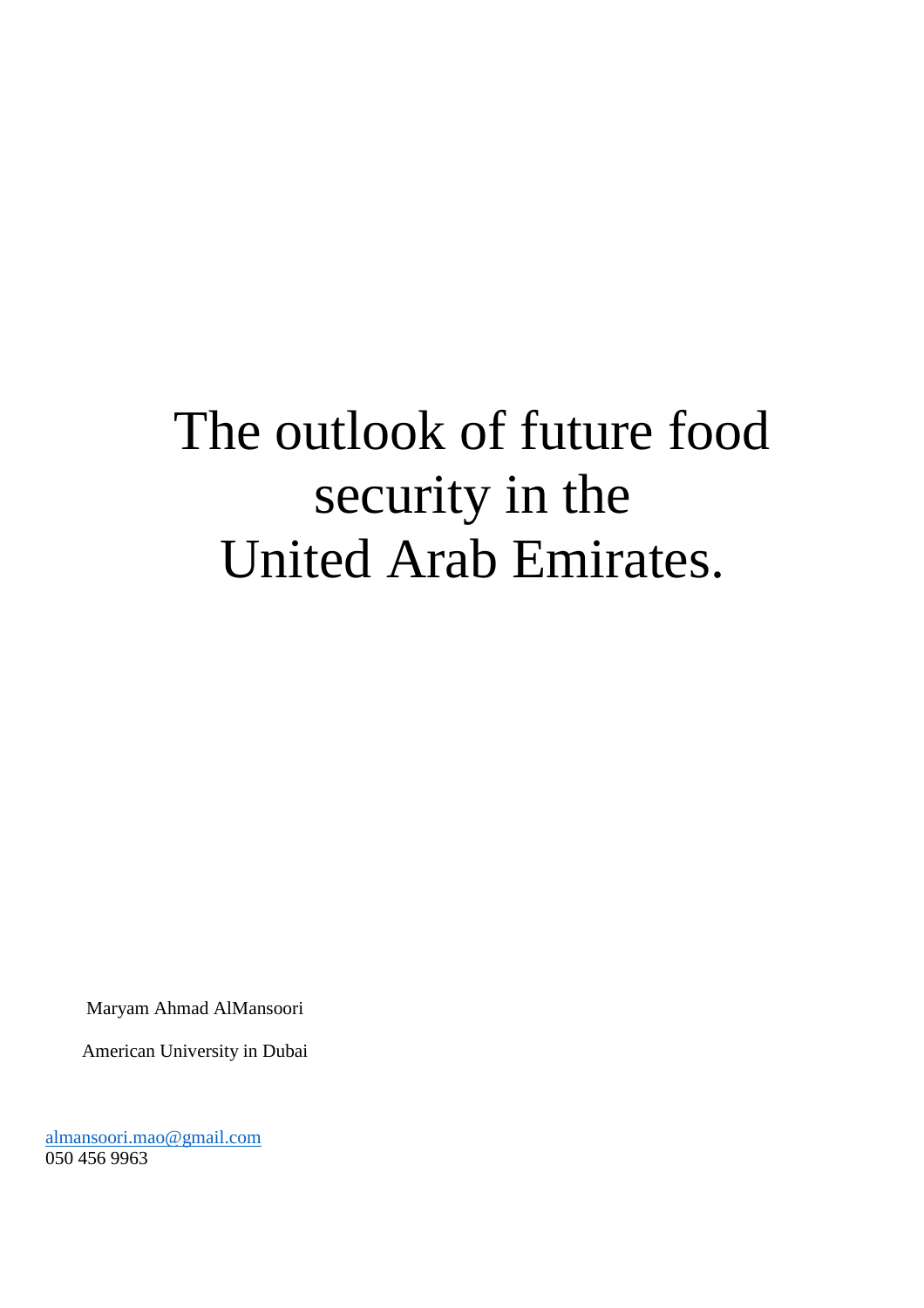### Introduction to Food Security

The International Food Policy Research Institute defines food security as the condition in which all people, at all times, have physical, social and economic access to sufficient safe and nutritious food that meets their dietary needs and food preferences for an active and healthy life. Recently, we have experienced numerous changes to the environment around us, including the rapid increase in the population size. It is expected that by the year 2050, the world's population will reach 9.7 billion. Therefore, the demand in food will increase rapidly. The question at hand is: will there be enough food and water in the future?

According to Maslow's hierarchy of needs, a five-tier model consisting of basic human needs, the first need a human has to fulfill to be able to grow are his physiological needs. Physiological needs include air, food, shelter, drink, and sleep. Science tells us that a certain level of protein and energy is needed for our dietary intake to be sufficient; yet not everyone has access to the minimal required levels. With climate change, many lands are being destroyed and are soon expected to turn into deserts, threatening the conditions of our available physical space to grow crops. Thus, not having enough arable lands will impact our agricultural sector production negatively.

In the United Arab Emirates, revenue is mainly derived from its oil exports. The past decade has introduced a more diversified portfolio of revenue, such as tourism and real estate. With an increase in the number of immigrants, the total population in the UAE as of March 2018 is over 9.5 million. With regards to the government of the UAE being constantly alert, it recently appointed H.E Mariam AlMheiri as a Minster of State for Future Food Security. This action has helped raise awareness about the challenges the UAE might face in the future regarding food security, and laid grounds to being proactive.

Amongst the UAE's numerous Sustainable Development Goals, its first SDG is no poverty, followed by zero hunger. For instance, promoting sustainable agriculture and initiatives to fight hunger locally and globally fall under zero hunger. Thankfully, people on this land never experienced an insecure food day, unlike others around the world. However, it is important to be aware of the challenges facing this country.

In this paper, we will see a list of challenges and proposed solutions regarding the outlook of future food security in the United Arab Emirates.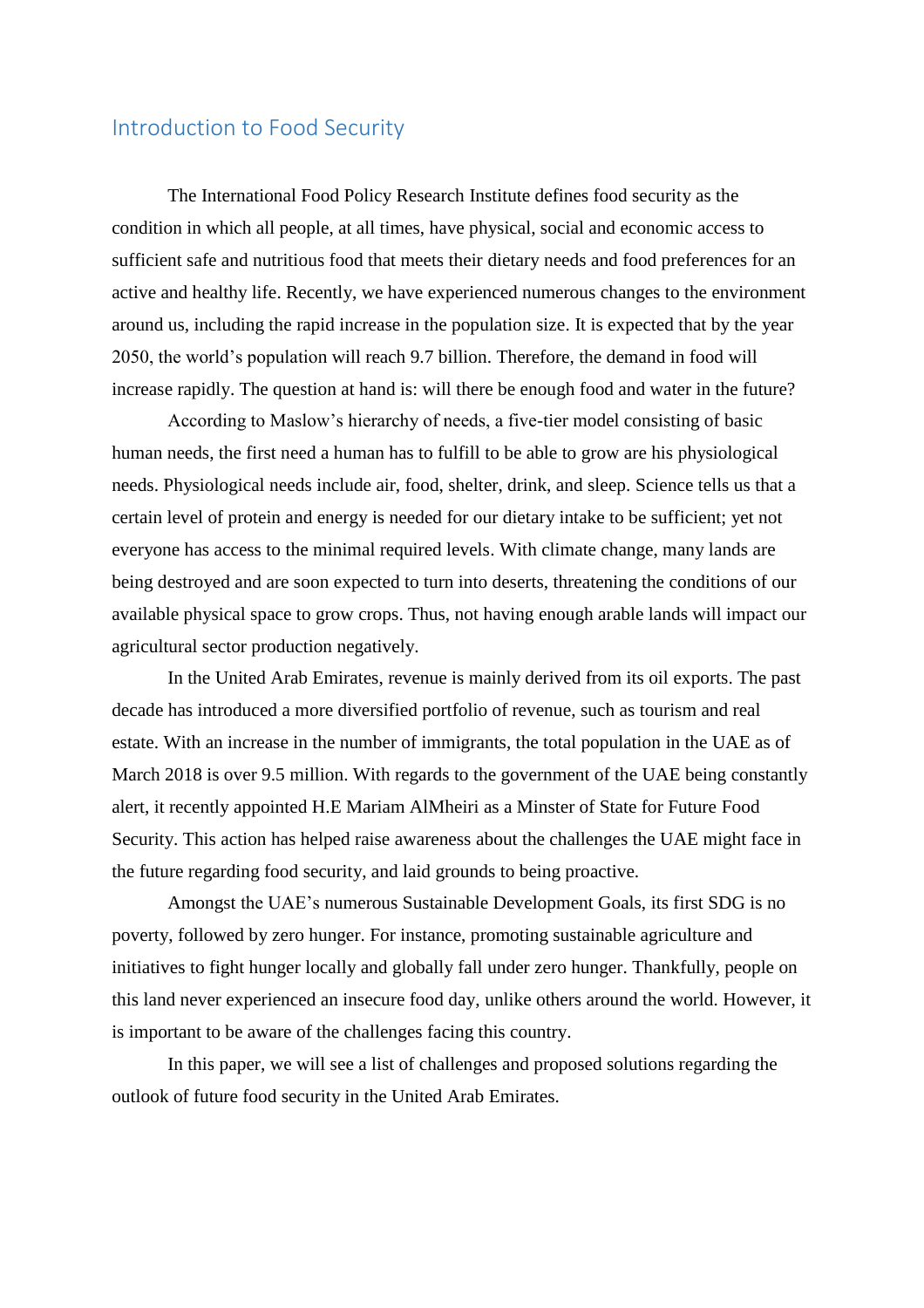# Challenges facing the United Arab Emirates

The United Arab Emirates lies on the eastern part of the Arab World, mainly being a desert stretch of land surrounded by the Persian Gulf. Its climate is very high and humid in the coastal area, where most of the population live. The temperature tends to cool down around 20 degrees Celsius during the winter time which is around November, when rainfall is expected. Due to climate change, the UAE has experienced minimalized rainfall over the past 3 years. Amongst the characteristics described above, we can deduce that water scarcity and little arable land are two of the challenges UAE is facing, with regards to food security. Other challenges include: finite resources, population growth, changing tastes in diets, as well as the way food is produced, stored, processed, distributed, and accessed.

Due to the high standards of living and global trade in food markets, consumers have a variety of options to choose from when it comes to grocery shopping. With a higher disposable income at hand, higher purchasing power is created. Recent studies such as one conducted by the World Economic Forum states that "As people become more affluent they start eating food that is richer in processed foods, meat and dairy;" thus consumer tastes began to change. Having said that, if demand continues to increase in the future with a limited supply, a shortage in food markets will lead to negative consequences.

Another fact threatening food security is the loss of agricultural land worldwide to urbanization. However, the UAE is currently tapping into future solutions for such scenarios, such as high-tech agriculture and research and development.

The growing population of the UAE is an issue to be taken into consideration, since the expats outnumber the locals, and tourism is growing. The more the people, the more use of electricity required and food consumed, both being highly water-intensive. It is becoming hard to keep track of how food is being distributed amongst the citizens. The number of food outlets is expanding too, thus attracting more customers, leading to higher demand for food. Food consumption is positively related to water consumption; 70% of the world's water consumption is due to the production of food. H.E Mariam AlMheiri states that "we have a big issue with water in our country," thus reinforcing the importance of finding ways to preserve water for future generations and making it available.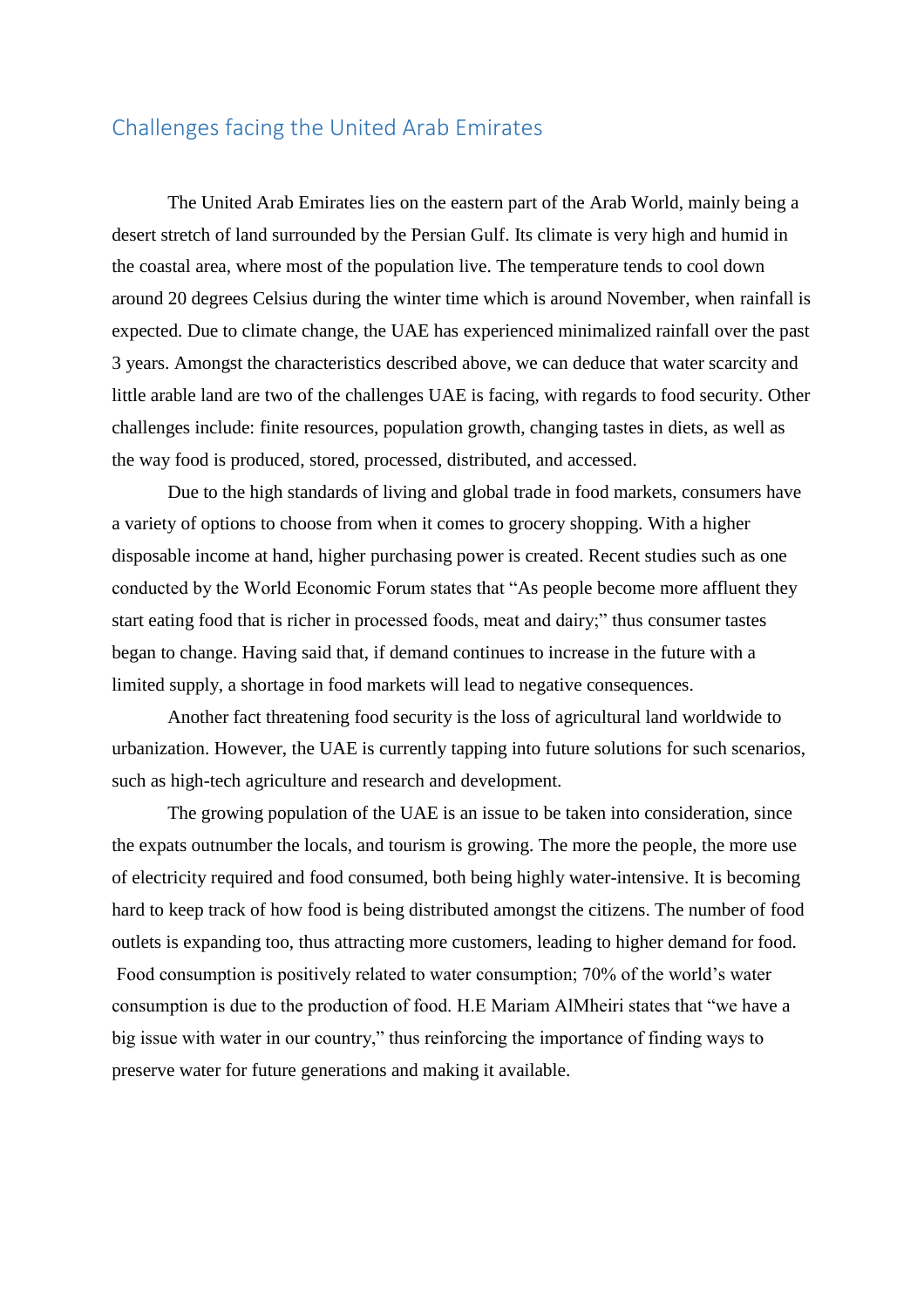## Proposed Solutions

Technology has attributed significantly to the way societies are changing worldwide. It is currently playing a key role in finding solutions to solve matters revolving around food security.

Vertical farming, also known to be the future of farming, is a technique of growing plants indoor, without using soil and using less water. There are three famous ways to grow indoors: hydroponics, aeroponics, and aquaponics. Hydroponics is a water-based technique of growing plants, without soil. Aeroponics involves spraying the crops' roots with water and nutrients. Finally, aquaponics is breeding fish to help cultivate bacteria used for plant nutrients.

Urban farming is growing or producing food in a city or heavily populated town or city. What differentiates it from urban agriculture is the absence of commercial activity. Any individual or group of people can begin running an urban farm. The benefits associated are the increase in food security, creates a sense of belonging, produces healthy food, provides a learning opportunity, and helps in making efficient use of land.

In the next 5-10 years, the UAE government can develop an extended arm to its educational sector, and create a teaching method combining both techniques of vertical and urban farming. Students at school can replace their typical science experiment of planting a seed in soil, with ways to efficiently produce crops in classrooms through hydroponics. This can be done by a collaboration between the Minister of State for Future Food Security and the Ministry of Education. Moreover, policies can be introduced on a federal level to encourage university and school students into using their learning environment by contributing to the agricultural sector. Vacant lands on such grounds can be put into efficient use, instead of just containing grass.

If schools and university campuses dedicate an area to urban and vertical farming, we will slowly expand the idea to neighborhoods and households. Thus, the citizens of the UAE will begin producing their food rather importing it. This will not only raise people's confidence, but also have a positive impact on its economy. Being highly dependent on importing food weakens our net exports in our GDP formula. Producing our own food and later on marketing it can introduce numerous advantages and opportunities to the country, such as competing in global markets and having a self-sufficient economy.

Also, nutrition students can work on finding substitutes for certain essential nutrients whose sources may face supply shortages in the near future. As for engineers, they can work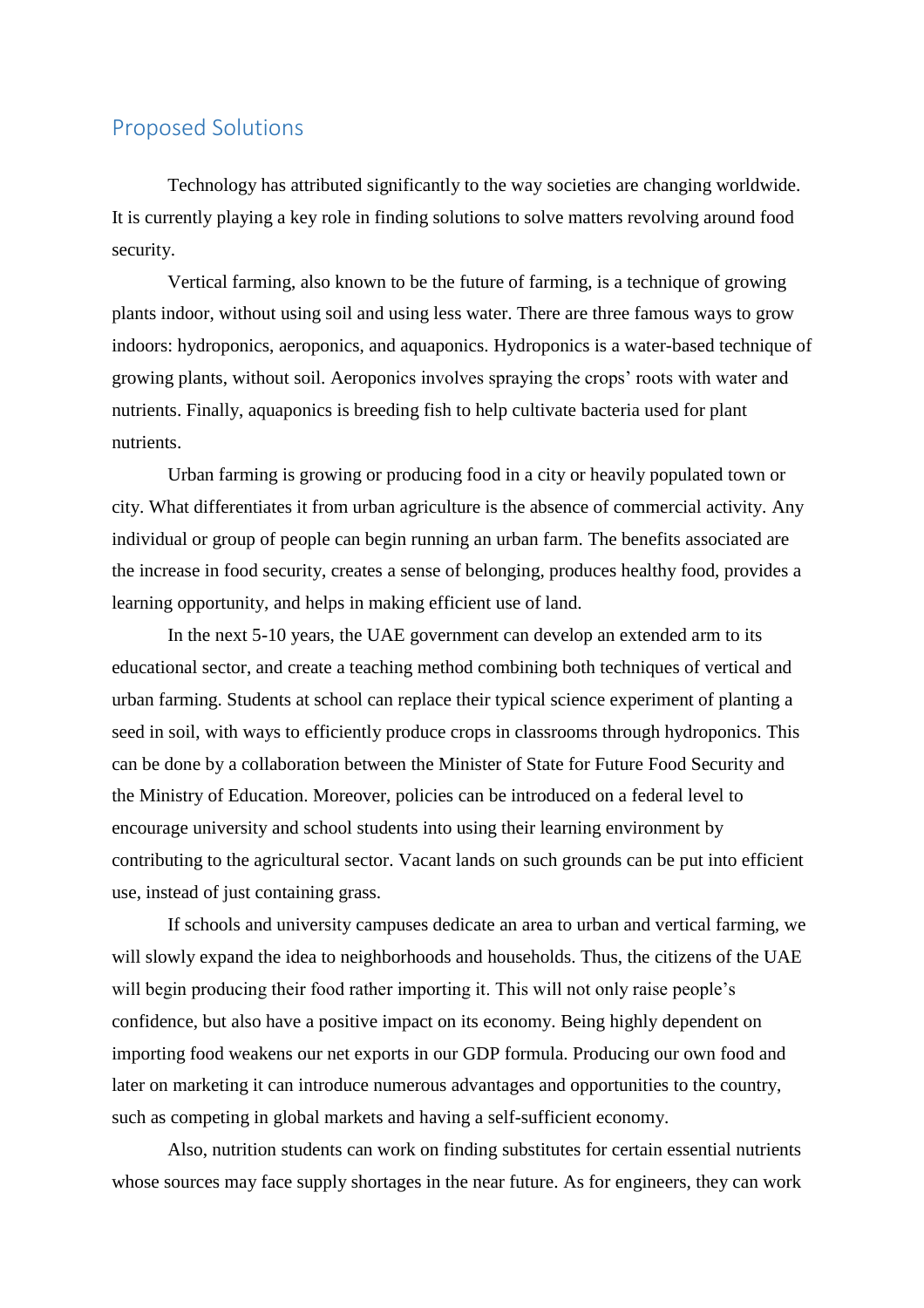on prototypes of kitchen accessories. For instance, using kitchenware charged by recyclable batteries to cook food independent of water, by either finding ways to eliminate water or reduce it. The future kitchens of people in the UAE are to be smart, and youth are innovative and capable to create such ideas and introduce it to the markets.

Another way of addressing challenges facing food security is by exploring synergies between the public and private sector, resulting to an added value for both parties. For instance, Heatworks launched a multi-functional dishwasher that will be able to cook a lobster as well. The product is called Tetra, connected by internet, and uses minimal amounts of water. Also, Platuni launched a smart garden which is an automated smart gardening device to be used in homes, without soil. If such technologies were to be adopted by households in the UAE by the next 2-3 years, the long term beneficiaries would contribute to saving water and reducing soil erosion.

Once the UAE has a variety of local developed products, both food and technologywise, it can set up its own local store that accommodates all of the above. A start-up idea can be introduced to angel investors and entrepreneurs who will help sponsoring the stores financially at first, until it breaks-even and later profits will contribute to the government's revenue. Before setting up a physical space, the Minister of State for Food Security can establish a private partnership with a food retail outlet, that will provide a shelf to contain these products. This will help assess cash flows and profitability of such a project.

Food waste management is an essential factor for the government to tap on, and thus by establishing regulations and policies that serve such purpose is crucial. By managing food waste, sustainability will be achieved. Also, introducing policies that regulate water, climate and erosion across the country will help ensure future food security.

However, the government can only do such efforts and investments and accomplish their goal, with the help of their people. Educating children, youth, and adults about the changes that are happening is crucial. Awareness campaigns, digital interaction, and media engagement are effective methods to deliver messages regarding food security. Consumers in the UAE should have an idea about the growing scarcity of some resources. This will help them be more aware with their purchasing decisions, and not take advantage of the food supply in the present, in order to help the future. Being health conscious is another important factor; high intakes of meat and dairy has negative consequences on the long run.

During Ramadan, a late study in 2015 shows that food consumption increases around 10%, meaning people purchase more food in a period where they have fewer hours to eat. The first concern would be the health of a fasting individual, and now the second concern is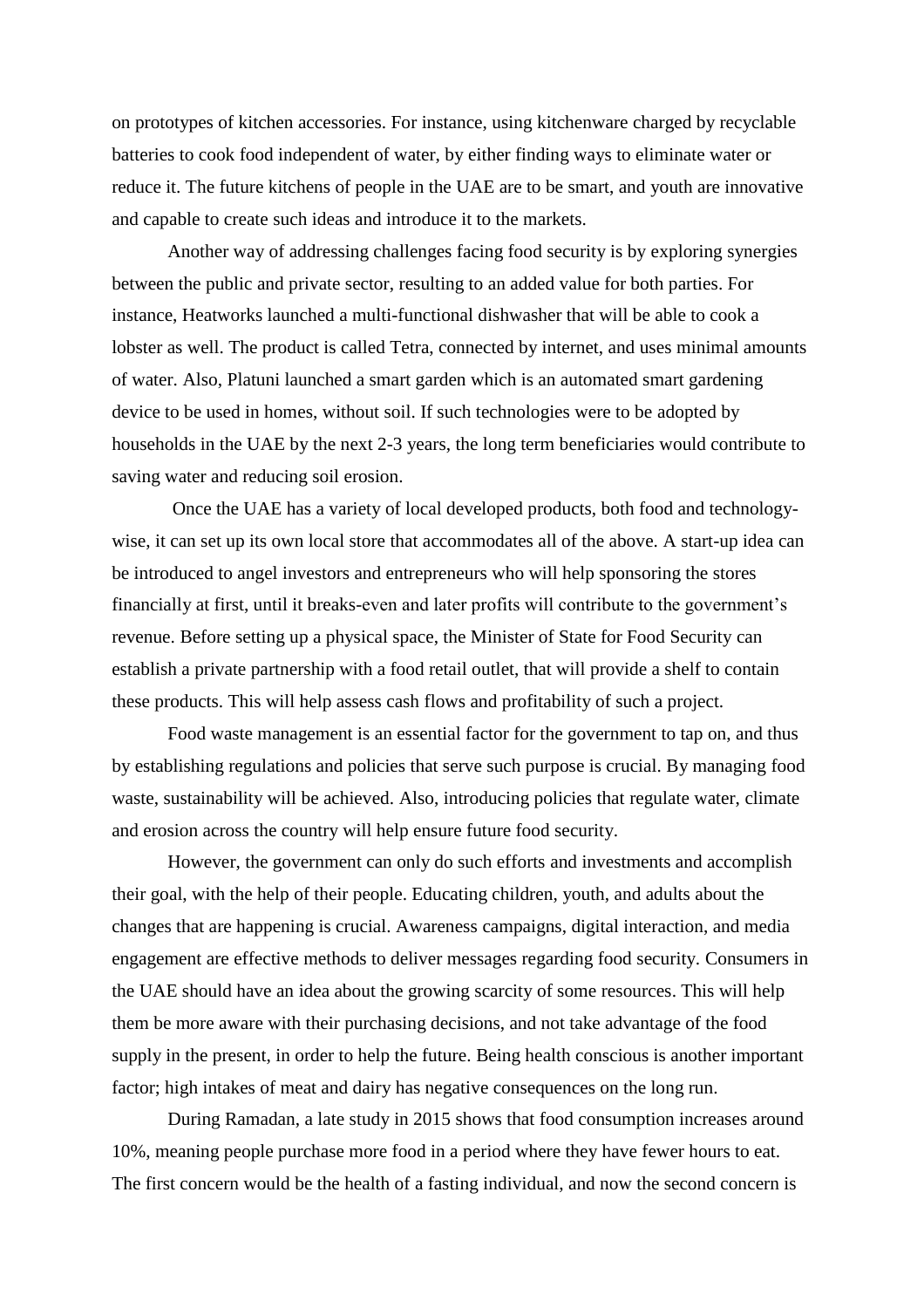food security. If excess food is purchased and not consumed, where does it go? To waste. Our society must be motivated to become a zero food waste society. This can be done by equipping citizens with recycling and compositing tools to be used almost everywhere. The recently developed Zera food recycler is a product to consider, it turns food scraps into fertilizer within 24 hours.

Now, let us imagine a house kitchen in 2050. Where you grow your own plants using a smart device, convert your food waste into fertilizer, and eating different foods than the ones used today for certain nutrients or vitamins. Also, let us imagine your child or younger sibling coming home from school, with a bag of fresh basil leaves which they planted in class or on their campus garden. Being proactive in educating ourselves about the threat facing food security 30 years ago, has made us safer when the world population hit almost 10 billion. Completely relying on the food markets has now decreased, technology and urban farming has helped contribute to where we are today (2050).

Now back to our present time, 2018, where H.E Mariam AlMheiri already shared news with us of being able to grow salmon in the dessert; giving us an optimistic outlook on our future food security. All of the citizens in the UAE must take part in participating to create a safer food environment for the generations ahead. As a first step, youth engagement is important as they are the changing agent. If policies and regulations are set out to empower them to participate in food-related projects, they will be enablers.

Mentioned above are brief descriptions regarding the challenges and solutions facing the future food security in the UAE. However, having a positive mindset and the intent to participate in overcoming the challenges of the future, today, has always been an Emirati trait.